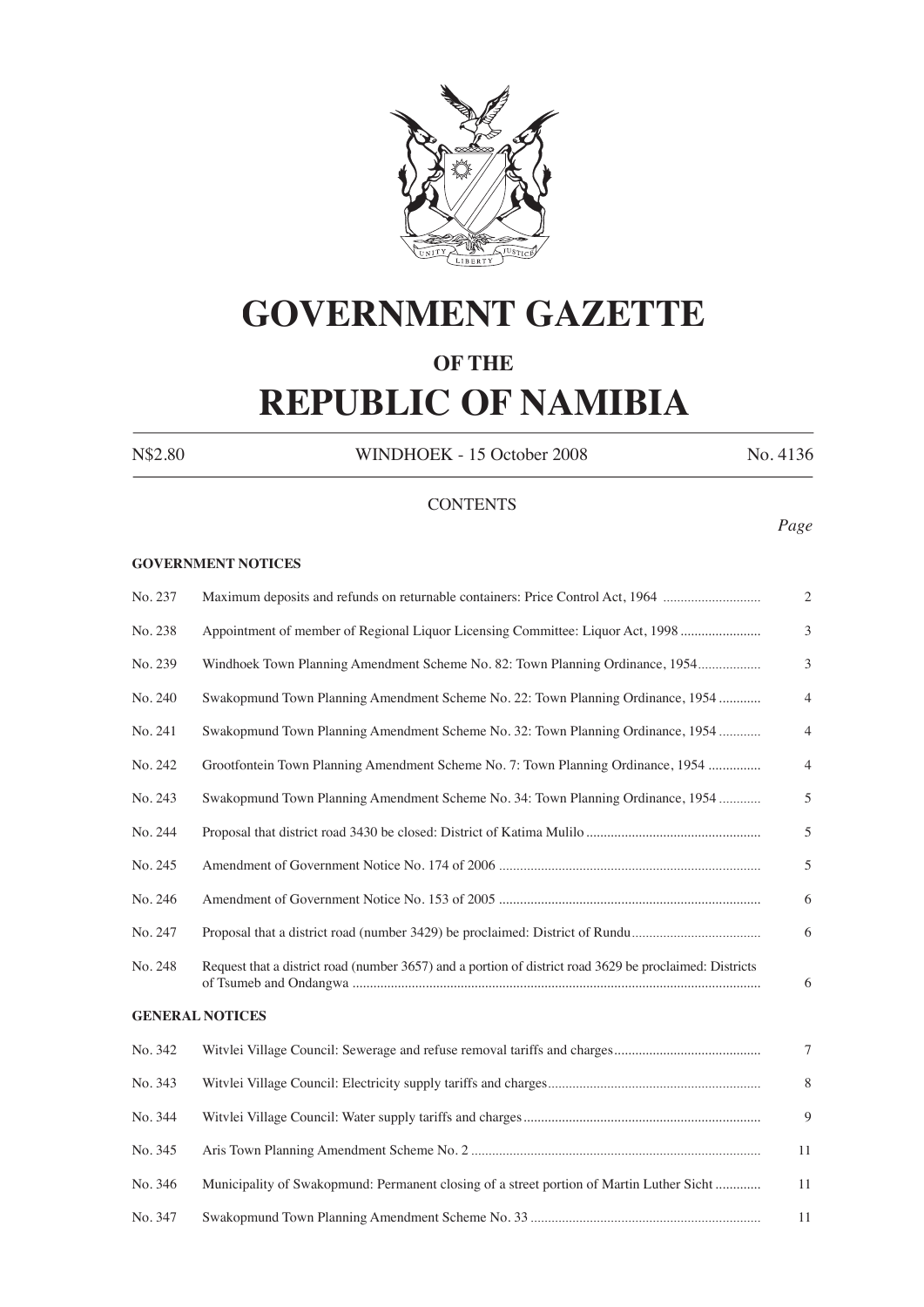| No. 348 |                                                                                                                                                                                                                                                                                                   | 12 |
|---------|---------------------------------------------------------------------------------------------------------------------------------------------------------------------------------------------------------------------------------------------------------------------------------------------------|----|
| No. 349 |                                                                                                                                                                                                                                                                                                   | 12 |
| No. 350 | City of Windhoek: Permanent closing of portion A of the remainder Erf 6249 Heliodoor Street Wind-<br>hoek as public open space (the portion is approximately 373 $m2$ in extend, adjacent of Erf 6248 Wind-<br>hoek and will be sold to the owner of Erf 6248 Windhoek for consolidation purpose) | 13 |
| No. 351 | City of Windhoek: Permanent closing of portion A and B, of R/3736 Arimathea Street, Katutura, as                                                                                                                                                                                                  | 13 |
| No. 352 | Karas Regional Council: General valuation of rateable and non-rateable properties situated within                                                                                                                                                                                                 | 14 |
| No. 353 | Karas Regional Council: General valuation of rateable and non-rateable properties situated within                                                                                                                                                                                                 | 14 |
| No. 354 | Karas Regional Council: General valuation of rateable and non-rateable properties situated within                                                                                                                                                                                                 | 14 |
| No. 355 | Karas Regional Council: General valuation of rateable and non-rateable properties situated within                                                                                                                                                                                                 | 15 |
| No. 356 | Karas Regional Council: General valuation of rateable and non-rateable properties situated within                                                                                                                                                                                                 | 15 |
|         |                                                                                                                                                                                                                                                                                                   |    |

## **Government Notices**

## **MINISTRY OF TRADE AND INDUSTRY**

No. 237 2008

## MAXIMUM DEPOSITS AND REFUNDS ON RETURNABLE CONTAINERS: PRICE CONTROL ACT, 1964

Under section 5 of the Price Control Act, 1964 (Act No. 25 of 1964), I -

- (a) repealed Government Notice No. 130 of 1 October 2005; and
- (b) prescribe
	- (i) that the maximum amount of any deposit which may be required in respect of the return of a returnable container mentioned in column 2 of the Schedule, in which goods mentioned in column 1 of the Schedule are sold, shall be the amount mentioned apposite that container in column 3 of the Schedule; and
	- (ii) that, irrespective of the amount of any deposit made, the amount of any refund payable by a seller of goods mentioned in column 1 of the Schedule on return of a returnable container mentioned in column 2 of the Schedule to any person who returns to that seller, in an undamaged state, any such container in which any such goods have been sold, shall be the amount mentioned apposite that container in column 3 of the Schedule, but such a refund shall only become payable if such a container is a container in which goods of a trade mark in which that seller deals have been sold.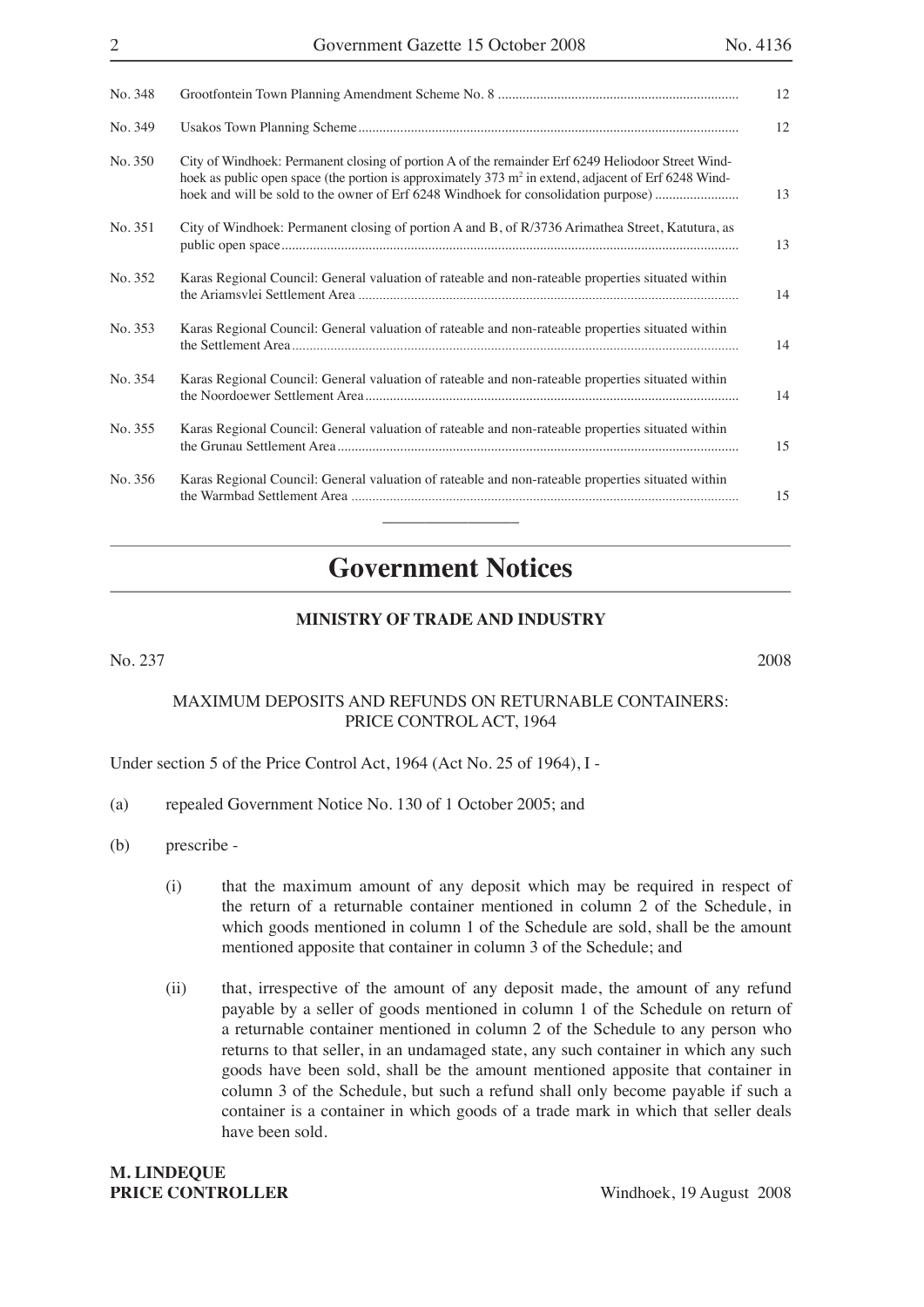#### **SCHEDULE**

| Column 1<br>Goods | Column 2<br><b>Type of container</b>                                                     | Column <sub>3</sub><br><b>Amount</b> |
|-------------------|------------------------------------------------------------------------------------------|--------------------------------------|
| Soft drinks       | Per returnable bottle with a content of up to and including 350<br>ml or $500$ ml        | N\$0.80                              |
| Soft drinks       | Per returnable bottle with a content of 1000 ml or 1250 ml                               | N\$1.50                              |
| Soft drinks       | Per returnable full-depth plastic crate                                                  | N\$17.71                             |
| <b>Beer</b>       | Per returnable bottle with a content of 1000 ml or 1250 ml                               | N\$1.00                              |
| Beer              | Per returnable Euros bottle                                                              | N\$1.00                              |
| <b>Beer</b>       | Per returnable full-depth plastic crate capable of holding 350<br>ml or 500 ml bottles   | N\$11.50                             |
| <b>Beer</b>       | Per returnable full-depth crate capable of holding Euros type<br>bottles                 | N\$13.57                             |
| Spirits and wine  | Per returnable screw-top bottle with a content of 1000 ml                                | N\$0.36                              |
| Spirits and wine  | Per returnable screw-top bottle with a content of 1500 ml up to<br>and including 2000 ml | N\$0.57                              |
| Spirits and wine  | Per returnable screw-top bottle with a content of 4500 ml                                | N\$1.07                              |

## **MINISTRY OF TRADE AND INDUSTRY**

No. 238 2008

## APPOINTMENT OF MEMBER OF REGIONAL LIQUOR LICENSING COMMITTEE: LIQUOR ACT, 1998

In terms of section 24(2)(b)(i) of the Liquor Act, 1998 (Act No. 6 of 1998), I appoint Ms Anna Marime to serve, in the place of Ms Beaulah Denk, on the Hardap Regional Liquor Licensing Committee.

## **H. GEINGOB MINISTER OF TRADE AND INDUSTRY** Windhoek, 23 September 2008

## **MINISTRY OF REGIONAL AND LOCAL GOVERNMENT, HOUSING AND RURAL DEVELOPMENT**

 $\overline{\phantom{a}}$  , where  $\overline{\phantom{a}}$ 

## No. 239 2008

## WINDHOEK TOWN PLANNING AMENDMENT SCHEME NO. 82: TOWN PLANNING ORDINANCE, 1954

Under section 26(2) of the Town Planning Ordinance, 1954 (Ordinance No. 18 of 1954), as amended, I give notice that I have under section 26(1), read with section 27(1), of that Ordinance, approved the Windhoek Town Planning Amendment Scheme No. 82 of the City of Windhoek.

 $\overline{\phantom{a}}$  , where  $\overline{\phantom{a}}$ 

**J. EKANDJO MINISTER OF REGIONAL AND LOCAL GOVERNMENT, HOUSING AND RURAL DEVELOPMENT** Windhoek, 23 September 2008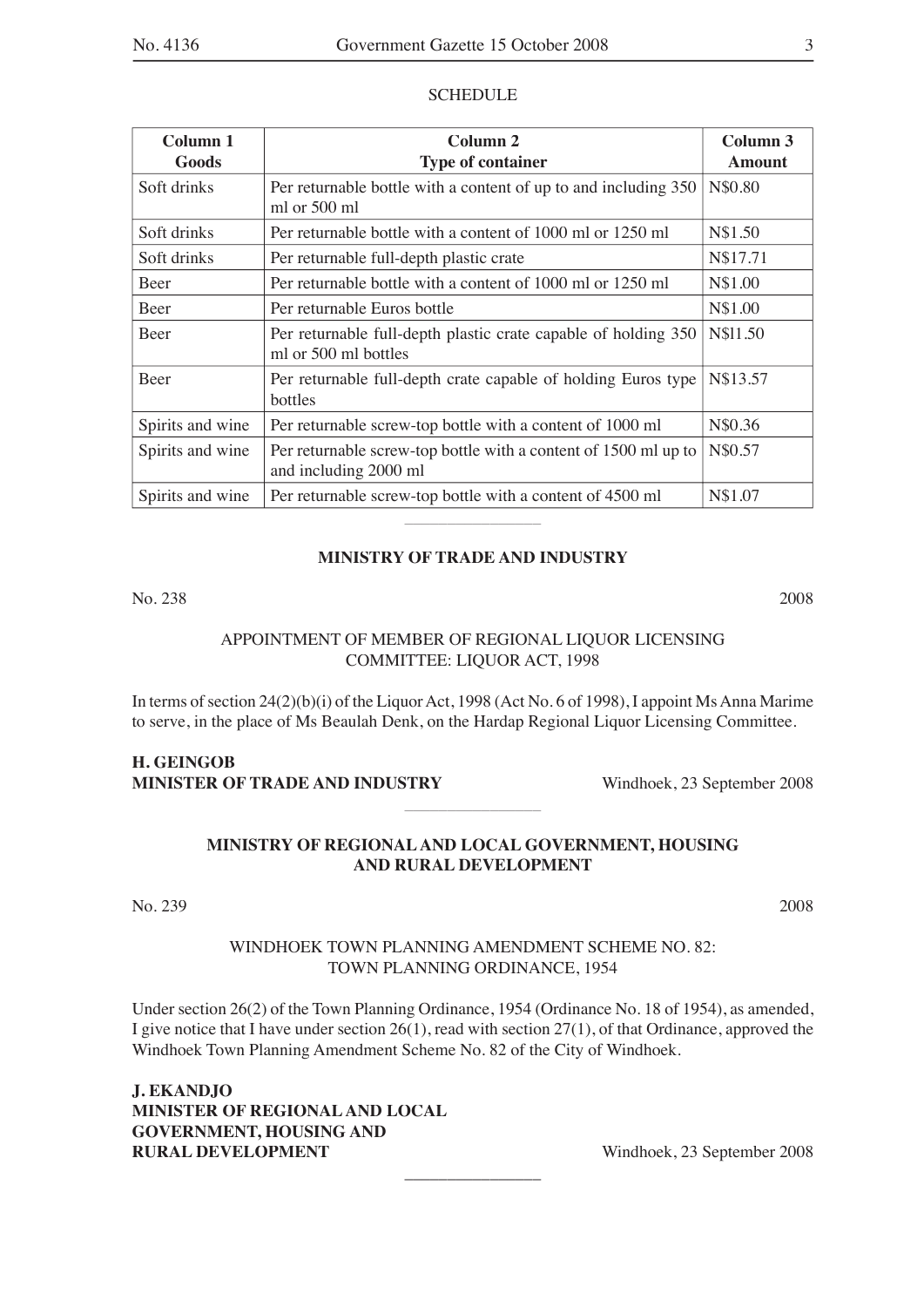No. 240 2008

#### SWAKOPMUND TOWN PLANNING AMENDMENT SCHEME NO. 22: TOWN PLANNING ORDINANCE, 1954

In terms of section 26(2) of the Town Planning Ordinance, 1954 (Ordinance No. 18 of 1954), I give notice that I have under section 26(1) of that Ordinance, read with section 27(1) thereof, approved the Swakopmund Town Planning Amendment Scheme No. 22 of the Municipality of Swakopmund.

## **J. EKANDJO MINISTER OF REGIONAL AND LOCAL GOVERNMENT, HOUSING AND RURAL DEVELOPMENT** Windhoek, 24 September 2008

## **MINISTRY OF REGIONAL AND LOCAL GOVERNMENT, HOUSING AND RURAL DEVELOPMENT**

 $\overline{\phantom{a}}$  , where  $\overline{\phantom{a}}$ 

No. 241 2008

SWAKOPMUND TOWN PLANNING AMENDMENT SCHEME NO. 32: TOWN PLANNING ORDINANCE, 1954

In terms of section 26(2) of the Town Planning Ordinance, 1954 (Ordinance No. 18 of 1954), I give notice that I have under section 26(1) of that Ordinance, read with section 27(1) thereof, approved the Swakopmund Town Planning Amendment Scheme No. 32 of the Municipality of Swakopmund.

**J. EKANDJO MINISTER OF REGIONAL AND LOCAL GOVERNMENT, HOUSING AND RURAL DEVELOPMENT** Windhoek, 24 September 2008

## **MINISTRY OF REGIONAL AND LOCAL GOVERNMENT, HOUSING AND RURAL DEVELOPMENT**

 $\overline{\phantom{a}}$  , where  $\overline{\phantom{a}}$ 

No. 242 2008

#### GROOTFONTEIN TOWN PLANNING AMENDMENT SCHEME NO. 7: TOWN PLANNING ORDINANCE, 1954

Under section 26(2) of the Town Planning Ordinance, 1954 (Ordinance No. 18 of 1954), as amended, I give notice that I have under section 26(1), read with section 27(1) of that Ordinance, approved the Grootfontein Town Planning Amendment Scheme No. 7 of the Municipality of Grootfontein.

 $\overline{\phantom{a}}$  , where  $\overline{\phantom{a}}$ 

**J. EKANDJO MINISTER OF REGIONAL AND LOCAL GOVERNMENT, HOUSING AND RURAL DEVELOPMENT** Windhoek, 24 September 2008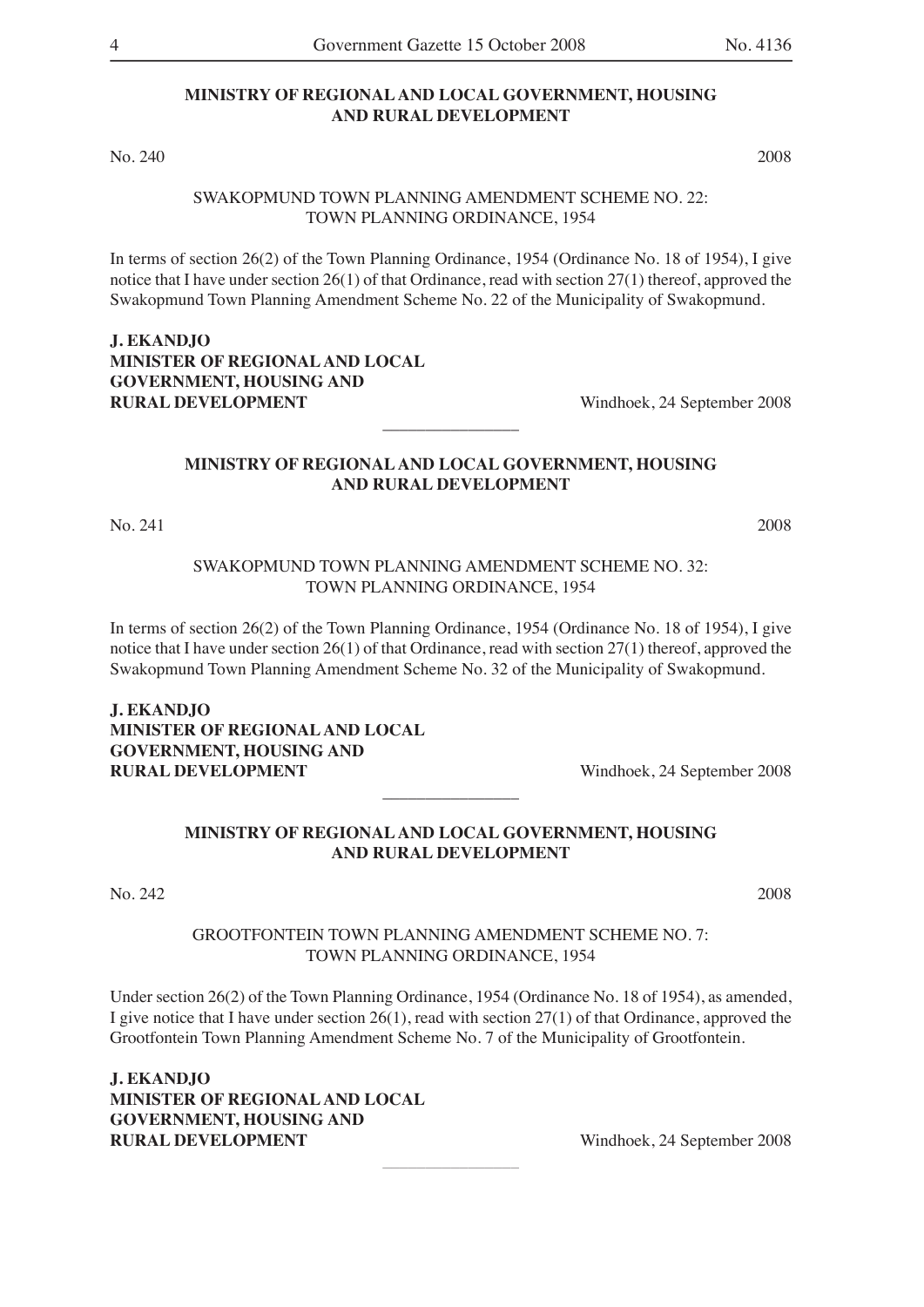#### **MINISTRY OF REGIONAL AND LOCAL GOVERNMENT, HOUSING AND RURAL DEVELOPMENT**

No. 243 2008

#### SWAKOPMUND TOWN PLANNING AMENDMENT SCHEME NO. 34: TOWN PLANNING ORDINANCE, 1954

In terms of section 26(2) of the Town Planning Ordinance, 1954 (Ordinance No. 18 of 1954), I give notice that I have under section 26(1) of that Ordinance, read with section 27(1) thereof, approved the Swakopmund Town Planning Amendment Scheme No. 34 of the Municipality of Swakopmund.

## **J. EKANDJO MINISTER OF REGIONAL AND LOCAL GOVERNMENT, HOUSING AND RURAL DEVELOPMENT** Windhoek, 23 September 2008

## **MINISTRY OF WORKS AND TRANSPORT**

 $\overline{\phantom{a}}$  , where  $\overline{\phantom{a}}$ 

No. 244 2008

PROPOSAL THAT DISTRICT ROAD 3430 BE CLOSED: DISTRICT OF KATIMA MULILO

In terms of section 20(1)(c) of the Roads Ordinance, 1972 (Ordinance 17 of 1972), it is hereby made known that the Roads Authority on behalf of the Permanent Secretary: Works and Transport proposes that, in the district of Katima Mulilo, district road 3430 be closed as described in the Schedule and shown on sketch-map P2226 by the symbols A-B.

A copy of this notice and the said sketch-map on which the road to which the proposal refers and other proclaimed, minor and private roads in the area are shown, shall for the full period of 30 days, mentioned below, lie open to inspection at the offices of the Roads Authority, Windhoek, and the District Manager of the Roads Authority, Katimo Mulilo, during normal office hours.

Every person having any objection to the above-mentioned proposal is hereby commanded to lodge his or her objection in writing, with the grounds upon which it is based clearly and specifically therein stated, with the Liaision Officer: Roads Boards, Private Bag 12030, Ausspannplatz, within a period of 30 days from the date of publication of this notice.

## **SCHEDULE**

From a point (A on sketch-map P2226) on the international border of Botswana and Namibia generally north-north-westwards to a point (B on sketch-map P2226) at the junction with trunk road  $8/5.$ 

 $\overline{\phantom{a}}$  , where  $\overline{\phantom{a}}$ 

#### **MINISTRY OF WORKS AND TRANSPORT**

No. 245 2008

#### AMENDMENT OF GOVERNMENT NOTICE NO. 174 OF 2006

Government Notice No. 174 of 2006 published by Government Gazette 3721 of 16 October 2006 is hereby corrected by the substitution for the word "P2167" of the word "P2166" whenever the latter appears in the text of the said Government Notice.

 $\overline{\phantom{a}}$  , where  $\overline{\phantom{a}}$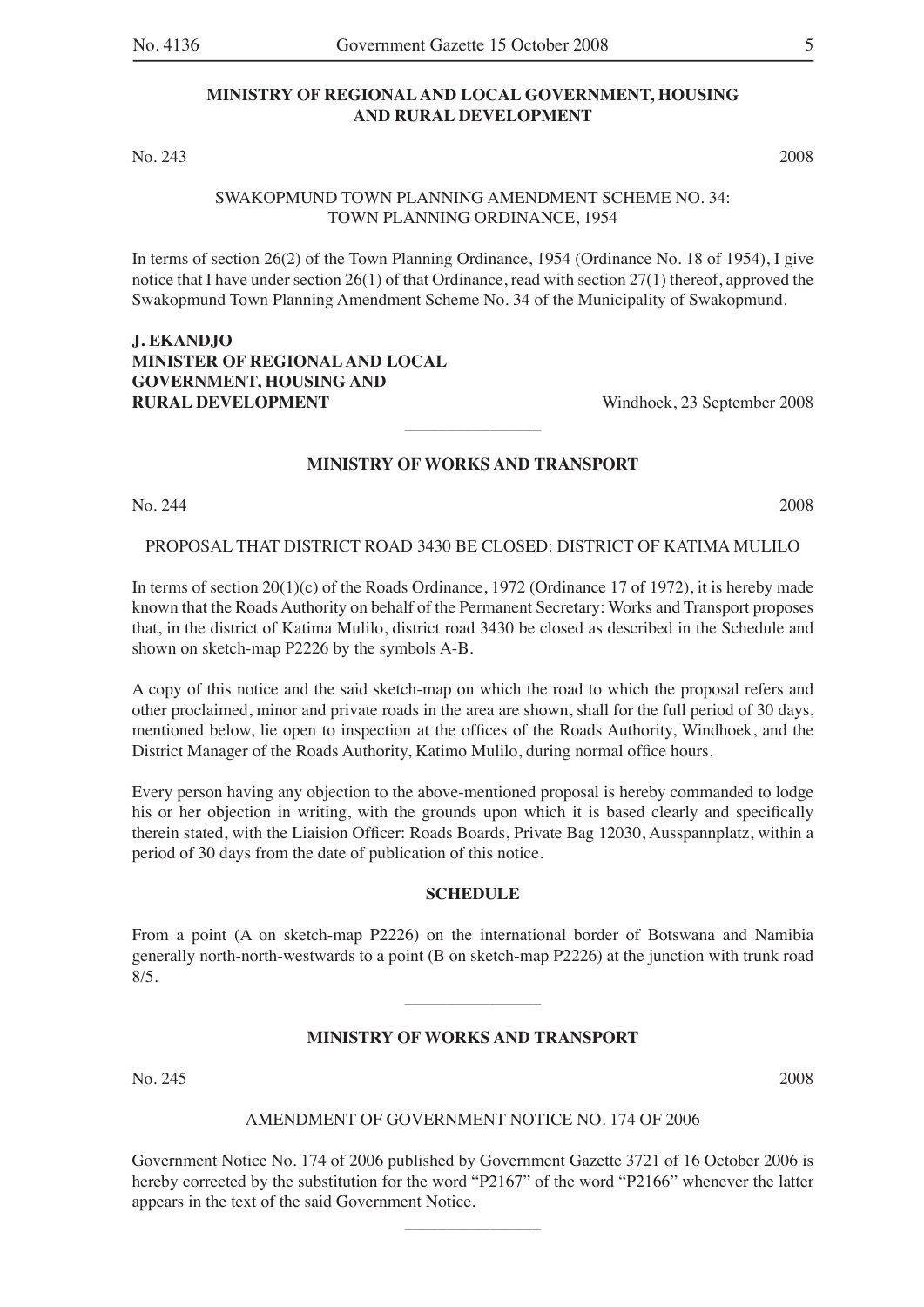#### **MINISTRY OF WORKS AND TRANSPORT**

No. 246 2008

#### AMENDMENT OF GOVERNMENT NOTICE NO. 153 OF 2005

Government Notice No. 153 of 2005 published by Government Gazette 3529 of 1 November 2005 is hereby amended by the substitution in paragraphs (i) and (ii) for the expression "P2135" of the expression "P2138".

 $\overline{\phantom{a}}$  , where  $\overline{\phantom{a}}$ 

## **MINISTRY OF WORKS AND TRANSPORT**

No. 247 2008

## PROPOSAL THAT A DISTRICT ROAD (NUMBER 3429) BE PROCLAIMED: DISTRICT OF RUNDU

In terms of section 20(1)(b) of the Roads Ordinance, 1972 (Ordinance 17 of 1972) it is hereby made known that the Roads Authority on behalf of the Permanent Secretary: Works and Transport proposes that, in the district of Rundu, the road described in the Schedule and shown on sketch-map P2224 by the symbols A-B, be proclaimed as district road (number 3429).

A copy of this notice and the said sketch-map on which the road to which the proposal refers and other proclaimed, minor and private roads in the area are shown, shall for the full period of 30 days, mentioned below, lie open to inspection at the offices of the Roads Authority, Windhoek and the District Manager, of the Roads Authority, Rundu, during normal office hours.

Every person having any objection to the above-mentioned proposal is hereby commanded to lodge his or her objection in writing, with the grounds upon which it is based clearly and specifically therein stated, with the Liaison Officer: Roads Boards, Private Bag 12030, Ausspannplatz, within a period of 30 days from the date of publication of this notice.

#### **SCHEDULE**

From a point (A on sketch-map P2224) at the junction with trunk road 10/1 generally northwards to a point (B on sketch-map P2224) at the place known as Mupini.

 $\overline{\phantom{a}}$  , where  $\overline{\phantom{a}}$ 

#### **MINISTRY OF WORKS AND TRANSPORT**

No. 248 2008

## REQUEST THAT DISTRICT ROAD (NUMBER 3657) AND A PORTION OF DISTRICT ROAD 3629 BE PROCLAIMED: DISTRICTS OF TSUMEB AND ONDANGWA

In terms of section 17(1) of the Roads Ordinance, 1972 (Ordinance 17 of 1972), it is hereby made known that the Roads Boards of Oshikoto and Oshana requests that, in the districts of Tsumeb and Ondangwa, district road (number 3657) and a portion of district road 3629 be proclaimed as described in Schedules I and II and shown on sketch-map P2223 by the symbols A-B-C and D-E respectively.

A copy of this notice and the said sketch-map on which the road to which the request refers and other proclaimed, minor and private roads in the area are shown, shall for the full period of 30 days, mentioned below, lie open to inspection at the offices of the Roads Authority, Windhoek and the District Manager, of the Roads Authority, Oshakati, during normal office hours.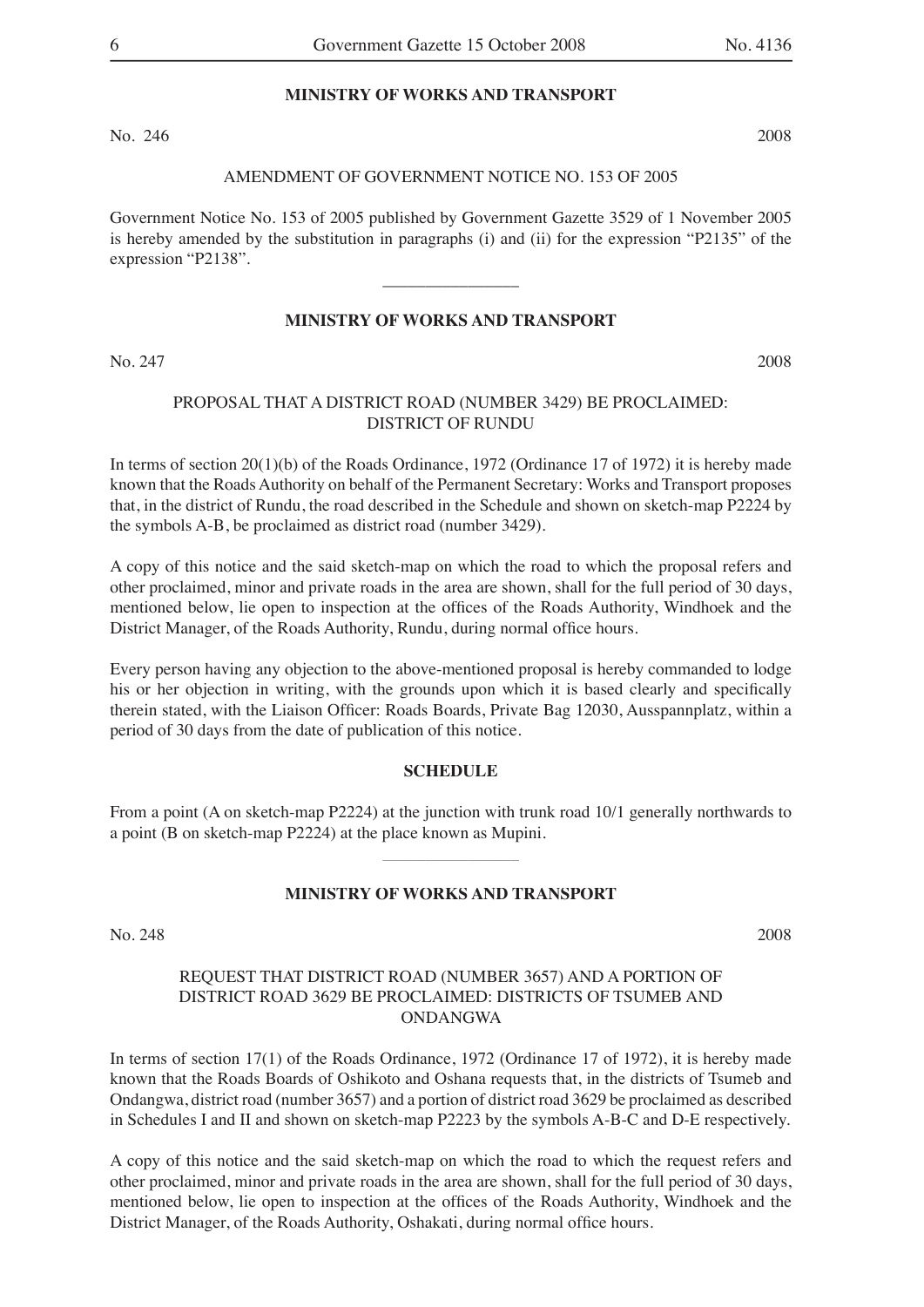Every person having any objection to the above-mentioned request is hereby commanded to lodge his or her objection in writing, with the grounds upon which it is based clearly and specifically therein stated, with the Liaison Officer: Roads Boards, Private Bag 12030, Ausspannplatz, within a period of 30 days from the date of publication of this notice.

#### **SCHEDULE I**

From a point (A on sketch-map P2223) at the junction with trunk road 1/1 at the place known as Oshali generally southwards and more and more south-south-eastwards via the place known as Ontananga to a point (B on sketch-map P2223) at the place known as Esheshete: thence generally southwards to a point (C on sketch-map P2223) at the place known as Epumbu.

#### **SCHEDULE II**

From a point (D on sketch-map P2223) at the junction with the district road 3629 at the place known as Olukonda generally southwards via the places known as Ondama Ya Mayango and Oshipala to a point (E on sketch-map P2223) at the place known as Uulunga Wa Kolondo.

 $\overline{\phantom{a}}$  , where  $\overline{\phantom{a}}$ 

## **General Notices**

#### **WITVLEI VILLAGE COUNCIL**

No. 342 2008

## SEWERAGE AND REFUSE REMOVAL TARIFFS AND CHARGES

The Witvlei Village Council has under section 30(1)(u) of the Local Authorities Act, 1992 (Act No. 23 of 1992) determined the Sewerage and Refuse removal and Cemetery tariffs and charges by Village Council of Witvlei as set out in the Schedule.

#### **SCHEDULE**

#### **A. SEWERAGE BASIC CHARGES (WATERBORNE SEWERAGE)**

|                |                                          | <b>Proposed</b>    | Old                              |
|----------------|------------------------------------------|--------------------|----------------------------------|
| a)             | Residential per month                    | N\$32.00           | N\$20.00                         |
| b)             | Business per month                       | N\$40.00           | N\$20.00                         |
| <b>B.</b>      | <b>REFUSE REMOVAL</b>                    |                    |                                  |
|                | Removal per standard receptacle          | N\$32.00           | N\$25.00                         |
|                | Extra load of refuses                    | N\$90.00           | N\$70.00                         |
| $\mathbf{C}$ . | <b>CEMETERY</b>                          |                    |                                  |
| a)             | Funeral fee                              | N\$25.00           | N\$20.00                         |
| D.             | <b>SEWERAGE</b>                          |                    |                                  |
| a)             | Monthly basic's Residential              | N\$15.00           |                                  |
| b)             | <b>Monthly basic Business</b>            | N\$40.00           |                                  |
| a)             | Thereafter pumping of septic Residential |                    | N\$30.00 four houses N\$7.50 P/H |
| b)             | Thereafter pumping of septic Business    | N <sub>25.00</sub> |                                  |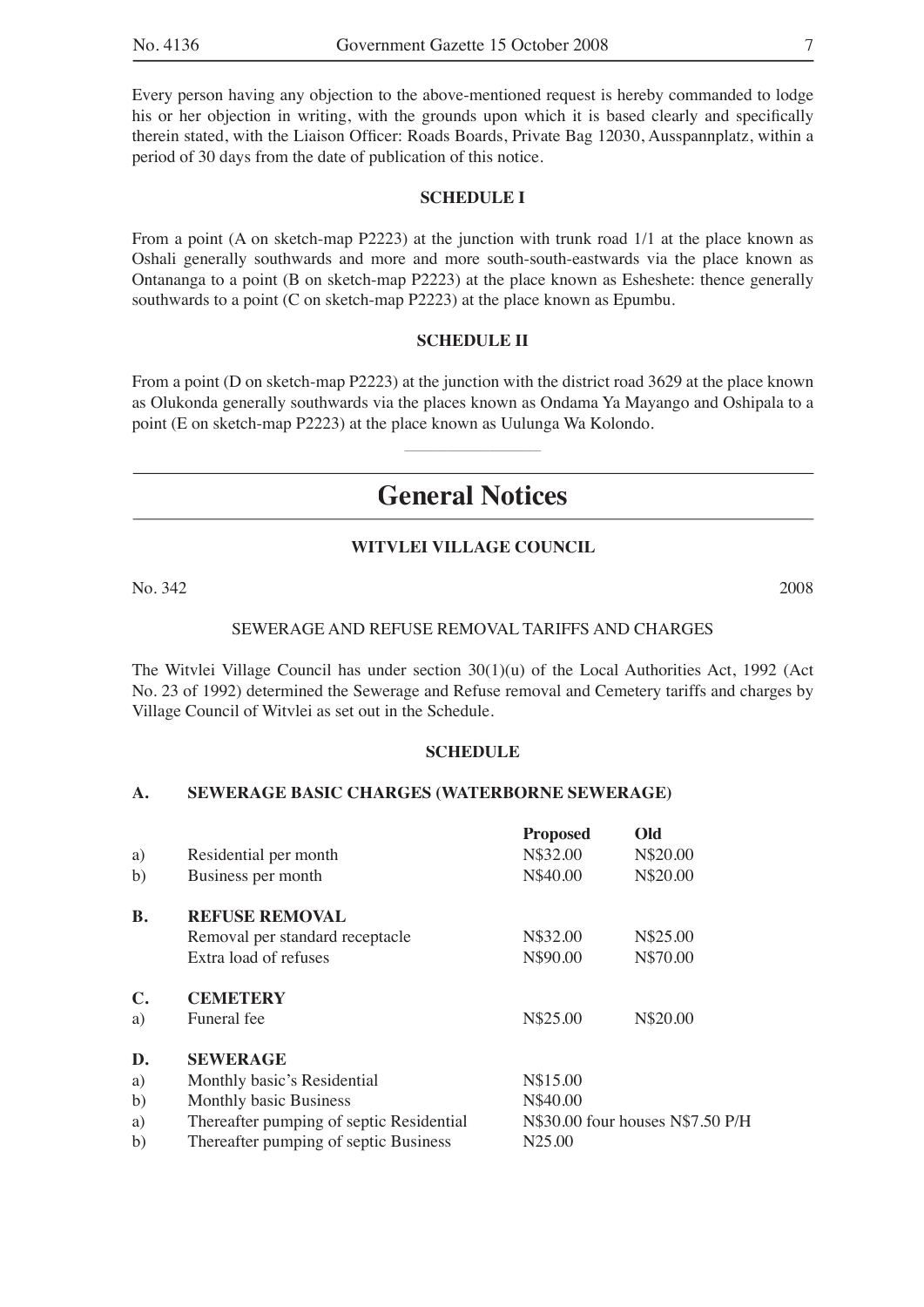## **E. DEFECTIVE METERS:**

Testing of meters is free of charge where it is found that the meter has a defect. If found in sound working order, the customer must pay the actual cost of the test.

## **BY ORDER OF THE WITVLEI VILLAGE COUNCIL**

## **I.P.M. NGANATE CHAIRPERSON OF THE WITVLEI VILLAGE COUNCIL**

#### **WITVLEI VILLAGE COUNCIL**

**\_\_\_\_\_\_\_\_\_\_\_\_\_\_\_\_**

No. 343 2008

#### ELECTRICITY SUPPLY TARIFFS AND CHARGES

The Witvlei Village Council has under section 30(1)(u) of the Local Authorities Act, 1992 (Act No. 23 of 1992) determined the tariffs and charges for the supply of electricity by the Village Council of Witvlei as set out in the Schedule.

#### **SCHEDULE**

#### **1. CONVENTIAL METERING**

## **A. DEPOSITS:**

| a)   | Small customers (Residential)<br>Single phase | N\$180.00 | $N\$      |
|------|-----------------------------------------------|-----------|-----------|
| b)   | All other customers                           |           |           |
| (i)  | Single phase                                  | N\$300.00 | N\$200.00 |
| (ii) | Three phase                                   | N\$500.00 | N\$200.00 |

#### **B. CONNECTION FEES: (NEW APPLICATION)**

a) Small customers (Residential) single phase (up to  $60 \text{Amp}$ ) Actual cost +  $15\%$ to cover costs of material, transport and labour

#### **C. MONTHLY BASIC CHARGES**

| Small customers (Residential) | N\$2.53 | N\$2.41 |
|-------------------------------|---------|---------|
|-------------------------------|---------|---------|

#### **BY ORDER OF THE WITVLEI VILLAGE COUNCIL**

## **I.P.M. NGANATE CHAIRPERSON OF THE WITVLEI VILLAGE COUNCIL**

**\_\_\_\_\_\_\_\_\_\_\_\_\_\_\_\_**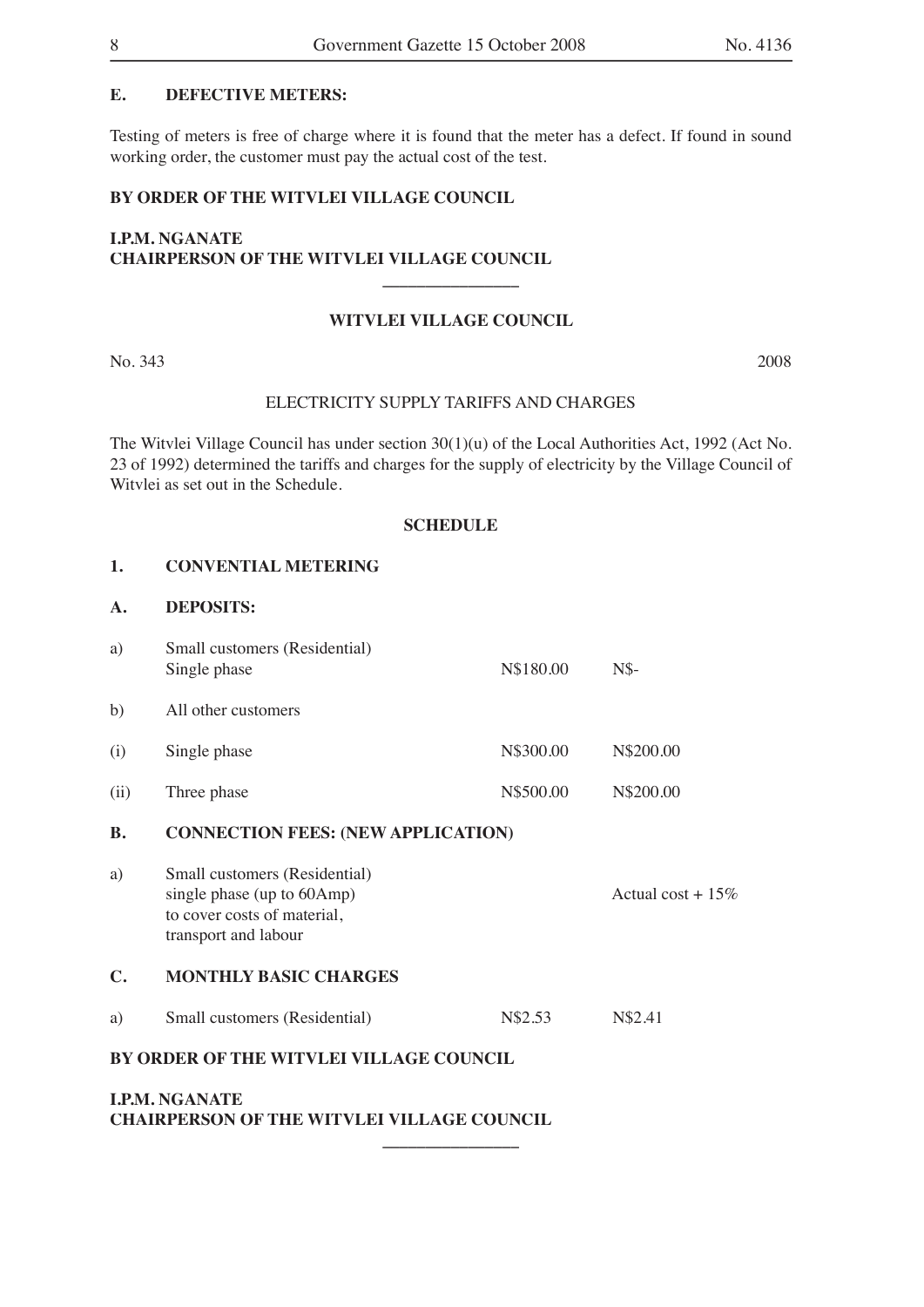## **WITVLEI VILLAGE COUNCIL**

No. 344 2008

#### WATER SUPPLY TARIFFS AND CHARGES

The Witvlei Village Council has under section 30(l)(u) of the Local Authorities Act, 1992 (Act No. 23 of 1992) determined the tariffs and charges for supply of water by Village Council of Witvlei as set out in the Schedule.

## **SCHEDULE**

## **A. DEPOSITS:**

|                |                                            | <b>Proposed</b> | <b>Current</b>           |
|----------------|--------------------------------------------|-----------------|--------------------------|
| a)             | Residential customers                      | N\$70.00        | N\$65.00                 |
| b)             | All other customers                        | N\$180.00       | N\$50.00                 |
| <b>B.</b>      | <b>CONNECTION FEES</b>                     |                 |                          |
|                | (1 metre within erf boundary)              |                 |                          |
| a)             | Residential (20mm standard                 |                 |                          |
|                | Kent optima meter)                         | N\$300.00       | N\$250.00                |
| b)             | All other customers                        |                 | Actual cost + $15\%$     |
| $\mathbf{C}$ . | <b>MONTHLY BASIC CHARGES</b>               |                 |                          |
| a)             | Residential                                | N\$32.00        | N\$30.00                 |
| b)             | All other customers                        | N\$116.00       | N\$90.00                 |
| D.             | <b>CONSUMPTION COST:</b>                   |                 |                          |
|                | Per 1000 litre                             | N\$10.44        | N\$10.44                 |
| E.             | <b>EXTRA COSTS (ALL CUSTOMERS)</b>         |                 |                          |
|                | Disconnection charges                      |                 |                          |
|                | (In the event of non-payment)              | N\$35.00        | N\$20.00                 |
|                | Reconnection charges                       |                 |                          |
|                | (In the event of non-payment)              | N\$35.00        | N\$20.00                 |
| b)             | All other customers                        | N\$4.44         | N\$3.42                  |
| D.             | <b>ENERGY CHARGES (TARIFF PER KW UNIT)</b> |                 |                          |
| a)             | PRE-PAID CUSTOMERS                         | N\$0.90         | N\$0.79                  |
| b)             | <b>CONVENTAIL METERS</b>                   | N\$0.78         | N\$0.75                  |
| $\circ$ )      | <b>BUSINESS</b>                            | N\$O.78         | N\$0.75                  |
| d)             | <b>ECB</b> Levy                            | N\$0.0045       | $\overline{\phantom{a}}$ |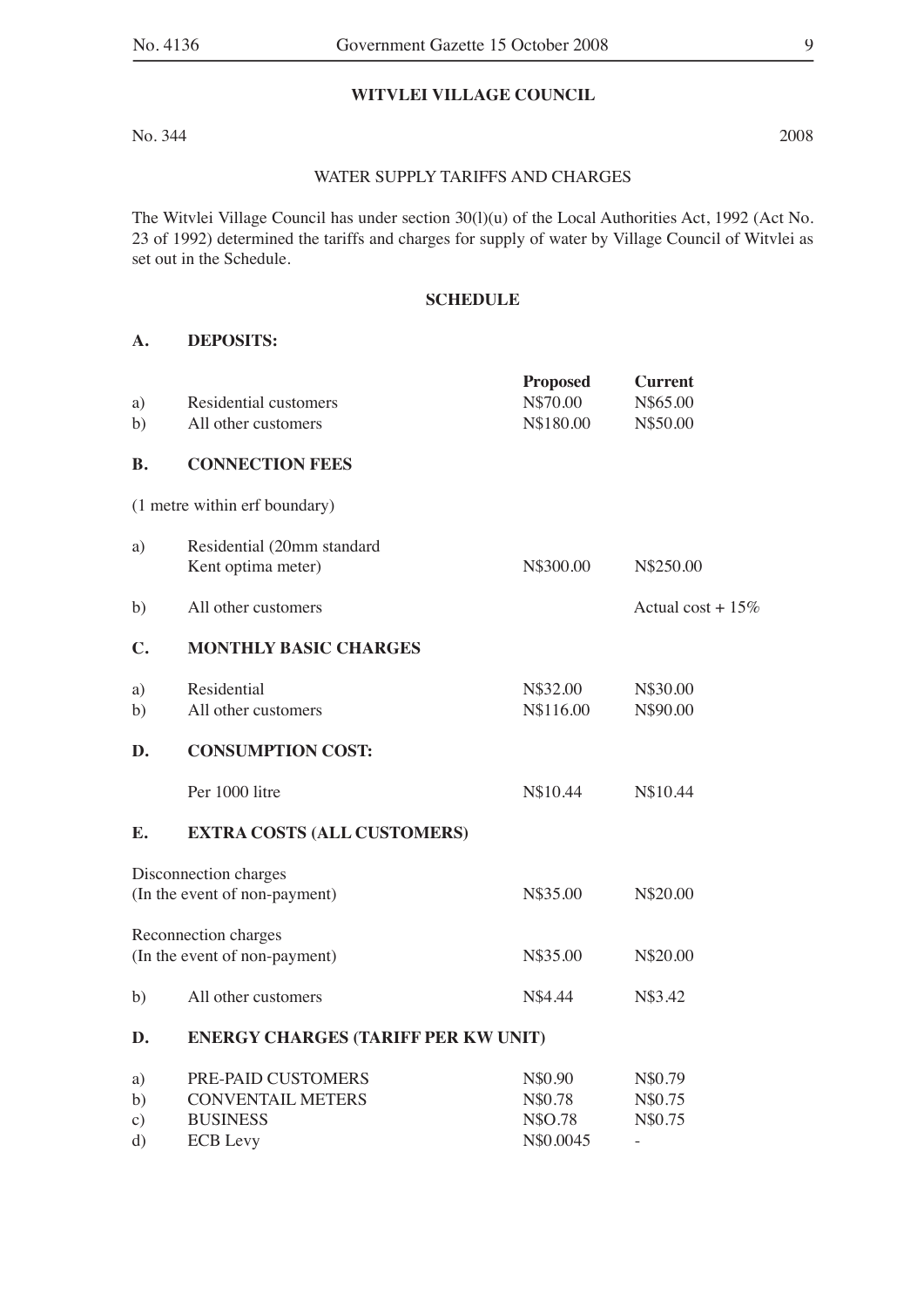## **E. TESTING OF DEFECT METERS:**

The testing of meters are free of charge where it is found that the meter is defect, In the case of vandalism a fee amounting to the actual cost of the meter will be payable. If it is found that the meter registered correctly, the customer must bear the actual costs of the test.

## **COMMUNITY HALL**

| a)            | For a day or part of the day for any kind of meeting | N\$45.00  |
|---------------|------------------------------------------------------|-----------|
| b)            | For seminars, workshop, congress for one day         | N\$82.50  |
| $\mathbf{c})$ | For entertainment for one day or part of a day       | N\$130.00 |
| $\rm d)$      | For wedding for one day or part of a day             | N\$165.00 |
| e)            | Council chairs for one day or part of a day          | N\$2.00   |
| f)            | Deposit                                              | N\$250.00 |
| g)            | Tables for one day or part of a day                  | N\$10.00  |

## **RATES AND TAXES CHARGE PER MONTH**

| a) | Site/Land Value          | N\$0.00535   |
|----|--------------------------|--------------|
| b) | <b>Improvement Value</b> | N\\$0.000730 |

#### **BY ORDER OF THE WITVLEI VILLAGE COUNCIL**

**I.P.M. NGANATE G. KAVITJENE CHAIRPERSON OF THE WITVLEI VILLAGE SECRETARY VILLAGE COUNCIL**

## **MINISTRY OF REGIONAL AND LOCAL GOVERNMENT, HOUSING AND RURAL DEVELOPMENT**

**\_\_\_\_\_\_\_\_\_\_\_\_\_\_\_\_**

No. 345 2008

#### ARIS TOWN PLANNING AMENDMENT SCHEME NO. 2

Notice is hereby given in terms of Section 23 of the Town planning Ordinance No. 1954, (Ordinance 18 of 1954), as amended, that the Aris Town Planning Amendment Scheme No. 2, has been submitted to the Minister of Regional and Local Government, Housing end Rural Development for approval.

Copies of the Aris Town Planning Amendment Scheme No. 2 and the maps, plans, documents and other relevant matters are lying for inspection during office hours at the Department of Planning and Development, Room 1.29, Khomas Regional Council Offices 6688 Pullman Street, Windhoek and also at the Namibia Planning Advisory Board (NAMPAB), Ministry of Regional and Local Government, Housing and Rural Development, 2nd Floor, Room 231. GRN Office Park, Windhoek.

Any person who wishes to object to the approval of the Town Planning Scheme, should lodge objections in writing to the Secretary, Namibia Plannng Advisory Board (NAMPAB), Private Bag 13289, Windhoek on or before 3 December 2008.

**\_\_\_\_\_\_\_\_\_\_\_\_\_\_\_\_**

## **P.D. SWART CHAIRMAN: NAMIBIA PLANNING ADVISORY BOARD (NAMPAB)**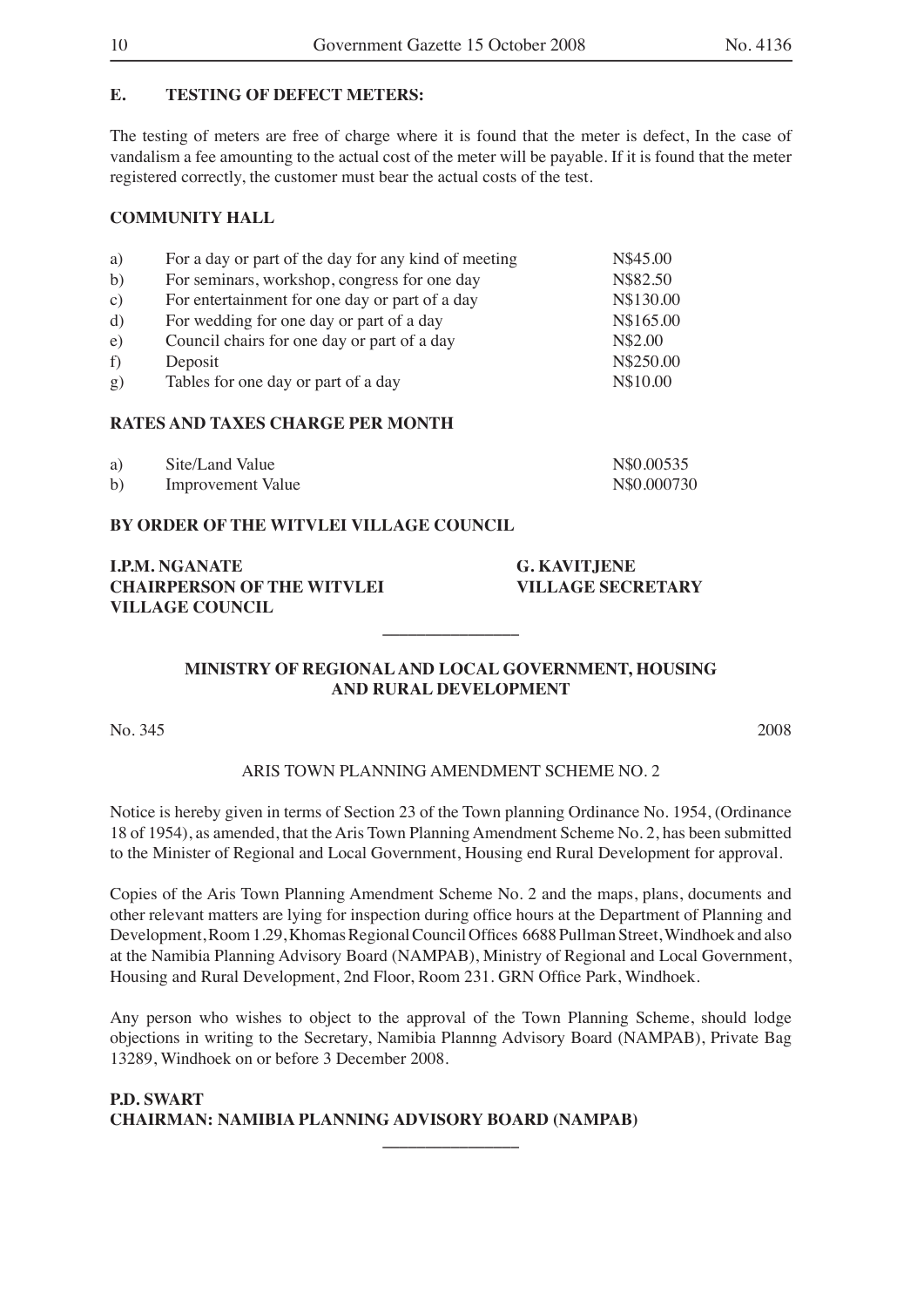#### **MUNICIPALITY OF SWAKOPMUND**

No. 346 2008

#### PERMANENT CLOSING OF A STREET PORTION OF MARTIN LUTHER SICHT

In terms of the provisions of section 50(1) of the Loca1 Authorities Act, 1992 (Act No 23 of 1992), (as amended), notice is hereby given that the Municipal Council of Swakopmund proposes to permanently close the following street portion adjacent to Erf 4214 as indicated on the relevant drawing which lies open for inspection during ordinary office hours in room 31, Main Municipal Building, Daniël Tjongarero Avenue.

## **A Porion of Martin Luther Sicht in Extension 13 (Kramersdorf) Swakopmund**

Any person objecting to the proposed street closure may lodge duly motivated objections in writing with the Chief Executive Officer, P O Box 53, Swakopmund, to reach him withing  $14$  days after appearance at this notice in accordance with Section 50(3)(a) of the above Act.

## **E.U.W. DEMASIUS CHIEF EXECUTIVE OFFICER**

No. 347 2008

#### SWAKOPMUND TOWN PLANNING AMENDMENT SCHEME NO. 33

**\_\_\_\_\_\_\_\_\_\_\_\_\_\_\_\_**

Notice is hereby given in terms of Section 23 of the Town Planning Ordinance 1954, (Ordinance 18 of 1954), as amended, that the Swakopmund Town Planning Amendment Scheme No. 33, has been submitted to the Minister of Regional and Local Government, Housing and Rural Development for approval.

Copies of the Swakopmund Town Planning Amendment Scheme No. 33 and the maps, plans, documents and other relevant matters are lying for inspection during office hours at the Municipality of Swakopmund and also at the Namibia Planning Advisory Board (NAMPAB), Ministry of Regional and Local Government, Housing and Rural Development, 2nd Floor, Room 234, GRN Office Park, Windhoek.

Any person who wishes to object to the approval of Swakomund Town Planning Amendment Scheme No. 33, should lodge objections in writing to the Secretary, Namibia Planning Advisory Board (NAMPAB), Private Bag 13289, Windhoek on/before 1 December 2008.

**\_\_\_\_\_\_\_\_\_\_\_\_\_\_\_\_**

No. 348 2008

## GROOTFONTEIN TOWN PLANNING AMENDMENT SCHEME NO. 8

Notice is hereby given in terms of Section 23 of the Town Planning Ordinance 1954, (Ordinance 18 of 1954), as amended, that the Grootfontein Town Planning Amendment Scheme No. 8 has been submitted to the Minister of Regional and Local Government, Housing and Rural Development for approval.

Copies of the Grootfontein Town Planning Amendment Scheme No, 8 and the maps, plans, documents and other relevant matters are lying for inspection during office hours at the Municipality of Grootfontein and also at the Namibia Planning Advisory Board (NAMPAB), Ministry of Regional and Local Government, Housing and Rural Development, 2nd Floor, Room 234. GRN Office Park, Windhoek.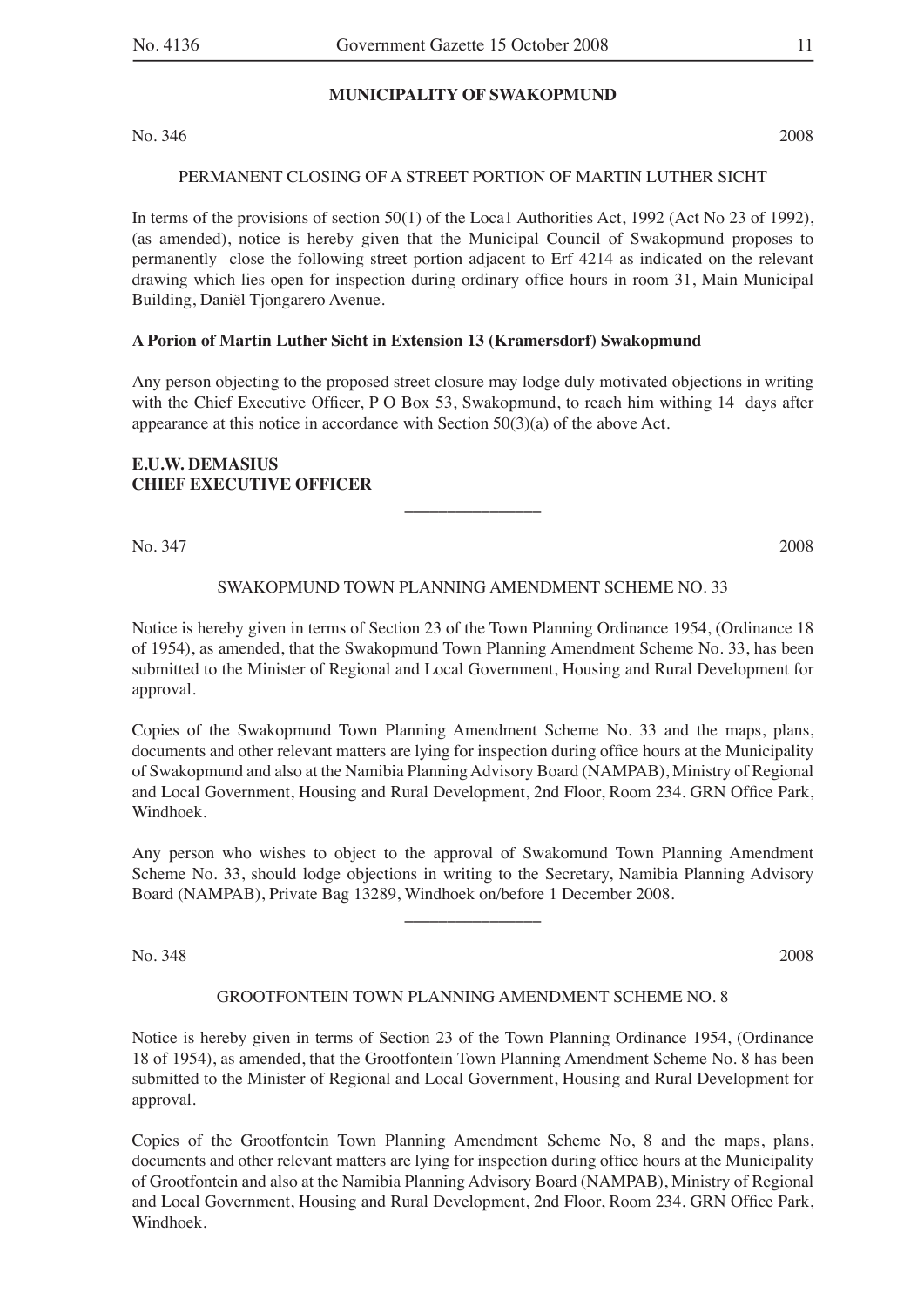Any person who wishes to object to the approval of the Town Planning Scheme, should lodge objections in writing to the Secretary. Namibia Planning Advisory Board NAMPAB), Private Bag 13289, Windhoek on or before 1 December 2008.

**\_\_\_\_\_\_\_\_\_\_\_\_\_\_\_\_**

No. 349 2008

#### USAKOS TOWN PLANNING SCHEME

Notice is hereby given in terms of Section 23 of the Town Planning Ordinance 1954, (Ordinance 18 of 1954). as amended, that the Usakos Town Planning Scheme, has been submitted to the Minister of Regional and Local Government, Housing and Rural Development for approval.

Copies of the Usakos Town Planning Scheme and the mans, plans, documents and other relevant matters are lying for inspection during office hours at the Municipality of Usakos and also at the Namibia Planning Advisory Board (NAMPAB), Ministry of Regional and Local Government, Housing and Rural Development, 2nd Floor, Room 234, GRN Office Park, Windhoek.

Any person who wishes to object to the approval of the Usakos Town Planning Scheme, should lodge objections in writing to the Secretary) Namibia Planning Advisory Board (NAMPAB), Private Bag 13289, Windhoek on or before 1 December 2008.

**\_\_\_\_\_\_\_\_\_\_\_\_\_\_\_\_**

## **CITY OF WINDHOEK**

No. 350 2008

## PERMANENT CLOSING OF PORTION A OF THE REMAINDER ERF 6249 HELIODOOR STREET WINDHOEK AS PUBLIC OPEN SPACE, (THE PORTION IS APPROXIMATELY 373 M2 IN EXTEND, ADJACENT TO ERF 6248 WINDHOEK AND WILL BE SOLD TO THE OWNER OF ERF 6248 WINDHOEK FOR CONSOLIDATION PURPOSE)

Notice is hereby given in terms of article  $50(1)(a)(ii)$  of the Local Authorities Act of 1992 (Act No. 23 of 1992) that the City of Windhoek proposes to close permanent the undermentioned portion as indicated on locality plan, which lies for inspection during office hours at the office of Urban Policy, Room 519, Municipal Offices, Independence Avenue.

PERMANENT CLOSING OF PORTION A OF THE REMAINDER ERF 6249 HELIODOOR STREET WINDHOEK AS PUBLIC OPEN SPACE, (THE PORTION IS APPROXIMATELY 373 M2 IN EXTEND, ADJACENT TO ERF 6248 WINDHOEK AND WILL BE SOLD TO THE OWNER OF ERF 6248 WINDHOEK FOR CONSOLIDATION PURPOSE)

Objections to the proposed closing are to be served on the Secretary: Townships Board, Private Bag 13289, and the Chief Executive Officer, P.O. Box 59, Windhoek, within 14 days after the appearance of this notice in accordance with Article 50 (1) (C) of the above Act.

**\_\_\_\_\_\_\_\_\_\_\_\_\_\_\_\_**

**B. MUTRIVA URBAN PLANNER**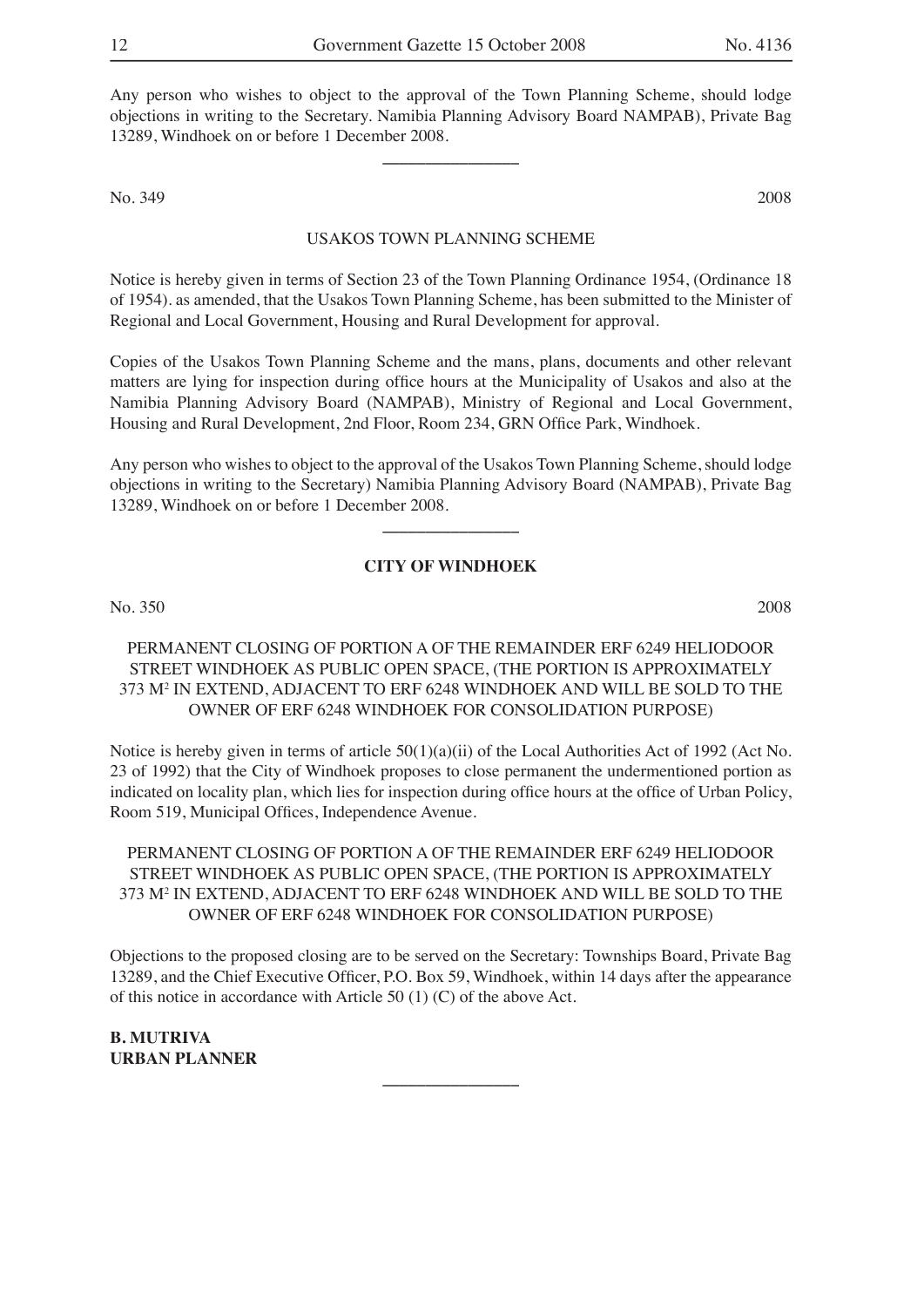#### **CITY OF WINDHOEK**

No. 351 2008

## PERMANENT CLOSING OF PORTION A AND B, OF R/3736 ARIMATHEA STREET, KATUTURA, AS PUBLIC OPEN SPACE

Notice is hereby given in terms of article 50(3)(a)(ii) of the Local Authorities Act of 1992 (Act No. 23 of 1992) that the City of Windhoek proposes to close permanent the undermentioned portion as indicated on locality plan, which lies for inspection during office hours at the office of Urban Policy, Eight floor, Municipal Offices, Independence Avenue.

## PERMANENT CLOSING OF PORTION A AND B OF ERF R/3736 ARIMATHEA STREET, KATUTURA, AS PUBLIC OPEN SPACE

Objections to the proposed closing are to be served on the Secretary: Townships Board, Private Bag 13289, and the Chief Executive Officer, P.O. Box 59, Windhoek, within 14 days after the appearance of this notice in accordance with Article 50(1)(C) of the above Act.

## **SECTION HEAD: URBAN POLICY**

## **KARAS REGIONAL COUNCIL**

**\_\_\_\_\_\_\_\_\_\_\_\_\_\_\_\_**

No. 352 2008

## GENERAL VALUATION OF RATEABLE AND NON-RATEABLE PROPERTIES SITUATED WITHIN THE ARIAMSVLEI SETTLEMENT AREA

Notice is hereby given in terms of the provisions of section 66(1) of the Local Authorities Amendment Act, 2000 (Act No. 24 of 2000), read together with section 32(1)(a) of the Regional Council Act, 1992 (Act No. 22 of 1992) that a General valuation of all rateable and non-rateable properties situated within the Ariamsviei Settlement Area will be carried out as from 15 October 2008, in accordance with the provisions and stipulations contained in section 87 inclusive to section 72, inclusive of the Principle Act, 1992 (Act No. 23 of 1992).

## **S. D. JACOBS CHIEF REGIONAL OFFICER**

## **KARAS REGIONAL COUNCIL**

**\_\_\_\_\_\_\_\_\_\_\_\_\_\_\_\_**

No. 353 2008

## GENERAL VALUATION OF RATEABLE AND NON-RATABLE PROPERTIES SITUATED WITHIN THE AUS SETTLEMENT AREA

Notice is hereby given in terms of the provisions of section 66 (1) of the Local Authorities Amendment Act, 2000 (Act No. 24 of 2000), read together with section 32(1)(a) of the Regional Council Act, 1992 (Act No. 22 of 1992) that a General valuation of all rateable and non-rateable properties situated within the Aus Settlement Area will be carried out as from 15 October 2008, in accordance with the provisions and stipulations contained in section 67 inclusive to section 72, inclusive of the Principle Act, 1992 (Act No. 23 of 1992).

**\_\_\_\_\_\_\_\_\_\_\_\_\_\_\_\_**

**S. D. JACOBS CHIEF REGIONAL OFFICER**